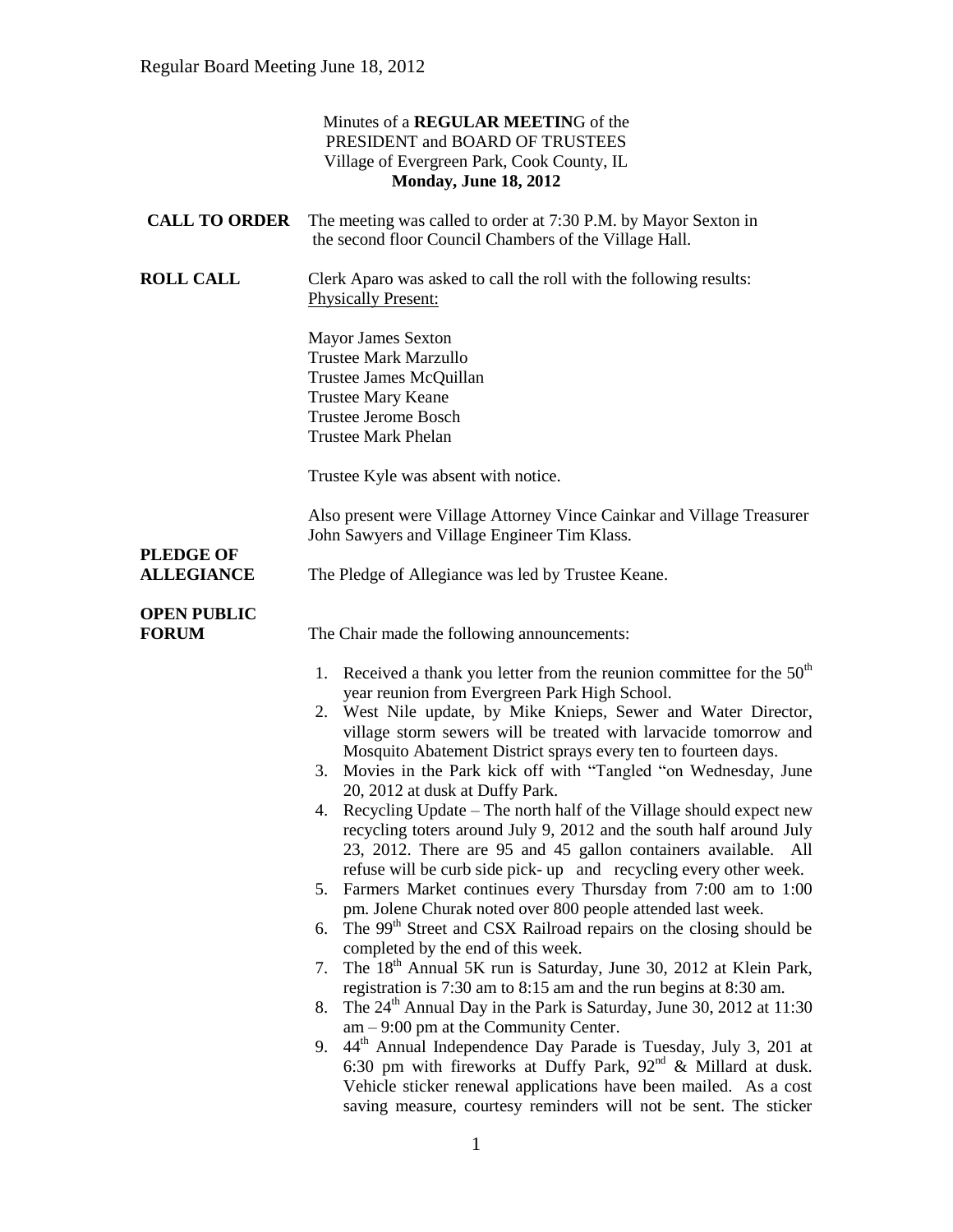renewal is due by June 30, 2012and the penalty is 100% for stickers purchased after the deadline.

- 10. Congratulations to longtime residents, Karen and Bob McQuillan and their family on the recent drafting of their son, Mike by the Washington Nationals Baseball team. He is the nephew of Trustee McQuillan.
- 11. Renita Young, Editor of Patch.com invited everyone to attend a community forum at Jacob's Well on Thursday, July 28, 2012 at 7:00 p.m. for input regarding the redevelopment of Evergreen Plaza.

#### **OPEN PUBLIC** AUDIENCE NONE.

## **REGULAR**

**AGENDA Motion by Trustee Bosch second by Trustee McQuillan** to waive the reading of the minutes of the June 4, 2012 Regular Board Meeting of the President and Board of Trustees as presented and passed by unanimous voice vote and so ordered by the Chair.

### **RESOLUTION**

**NO. 23-2012** Motion by Trustee Phelan second by Trustee Keane, to approve **Resolution NO. 16-2012** with expenditures of the General Corporate Fund of \$196,146.07 and the Sewer and Water Fund in the amount of \$ 85,195.61 and the Open Lands Project  $$13,981.77$  and the 95<sup>th</sup> Street TIF Fund, \$ 3,351.45 and the Street Bond Fund \$ 4,000.00 for a total of \$302,674.90. Upon roll call, voting YES: Trustees Marzullo, McQuillan, Keane, Bosch, and Phelan; voting NO: NONE. The motion was passed and so ordered by the Chair.

#### **VILLAGE TREASURER'S**

**REPORT** Motion by Trustee Bosch second by Trustee McQuillan to approve the Village Treasurer's report for May 2012 for information and file in the General Fund \$ 6,609,956.07 and \$ 2,215,985.22 in the Sewer and Water Fund. Upon roll call, voting YES: Trustees McQuillan, Keane, Bosch, Phelan and Marzullo; voting NO: NONE. The motion was passed and so ordered by the Chair.

#### **BUSINESS CERTIFICATES** NONE.

## **SOUTHWEST CONFERENCE OF MAYORS**

**DUES** Motion by Trustee Phelan second by Trustee Marzullo to approve the Southwest Conference of Mayors membership dues for July 1, 2012 through June 30, 2013 in the amount of \$ 5,000. Upon roll call, voting YES: Trustees Keane, Bosch, Phelan, Marzullo and McQuillan; voting NO: NONE. The motion was passed and so ordered by the Chair.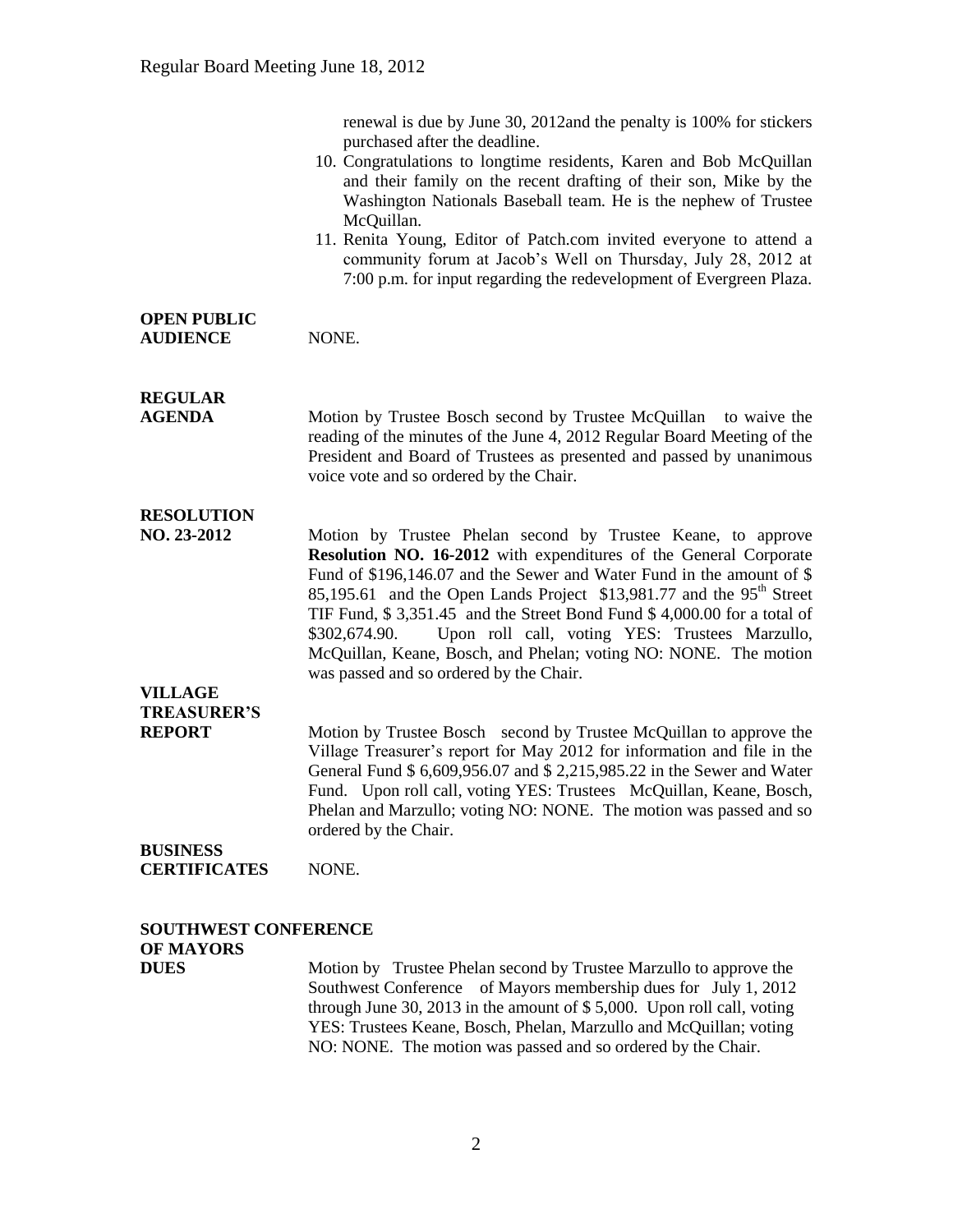#### **AGGREGATION BROKER**

Motion by Trustee Marzullo second by Trustee Phelan to reject the P W director's recommendation to award Progressive Energy Group as the broker for electrical rates. Trustee Marzullo asked the attorney to prepare paper work for electrical aggregation competitive proposals from Progressive Energy and Illinois Energy. Trustee Marzullo stated he would prefer to have competitive proposals from the two brokers who presented at the Board meetings to ensure the lowest prices for electrical suppliers for Evergreen Park. The information will be presented to the Board for a decision at a future board meeting.

Attorney Cainkar stated it is allowable but cannot be done until the numbers regarding accounts are received from Com Ed. Upon roll call, voting YES: Trustees Bosch, Phelan, Marzullo, McQuillan and Keane; voting NO: NONE. The motion was passed and so ordered by the Chair.

### **RESOLUTION**

|  | NO. 11-2012 |
|--|-------------|
|--|-------------|

Motion by Trustee Phelan second by Trustee Keane to approve **RESOLUTION NO. 11-2012,** *"A RESOLUTION OF THE VILLAGE OF EVERGREEN PARK APPROVING AN OPEN SPACE LAND ACQUISITION AND DEVELOPMENT GRANT APPLICATION OFFERED THROUGH THE STATE OF ILLINOIS DEPARTMENT OF NATURAL RESOURCES.* The Chair noted our State Rep. Kelly Burke forwarded information regarding the \$70,000 grant. He added the funds would go toward disc golf and the Dog Park and tree planting at the berm for new park on  $91<sup>st</sup>$  Street. Upon roll call, voting YES: Trustees Phelan, Marzullo, McQuillan, Keane and Bosch; voting NO: NONE. The motion was passed and so ordered by the Chair.

## **BLEEKER'S**

**REQUEST** Motion by Trustee Bosch second by Trustee Keane to approve the request from Bleekers Bowl to erect a temporary tent at  $3347 \text{ W}$ .  $95^{\text{th}}$ Street on July 3, 2012. Upon roll call, voting YES: Trustees Marzullo, McQuillan, Keane, Bosch, and Phelan; voting NO: NONE. The motion was passed and so ordered by the Chair.

# **ENGINEER'S**

**REPORT** Mr. Klass reported on the progress of the 2012 paving project. Section four paving starts soon and hopefully completed the end of next week. He noted 750 homes were affected by the work and he was impressed with the contractor's diligence to details. Trustee Marzullo commended the work being done, especially the sod replacement and watering.

#### **REPORT** The Attorney had no report.

**BIDS** Motion by Trustee Phelan second by Trustee Marzullo to approve PW Director Lorenz's recommendation to award the bid for the new parking lot at 91<sup>st</sup> & California new park to the second lowest bidder, Evergreen Paving at a cost of \$109,493.60. The other bidders on the project were;